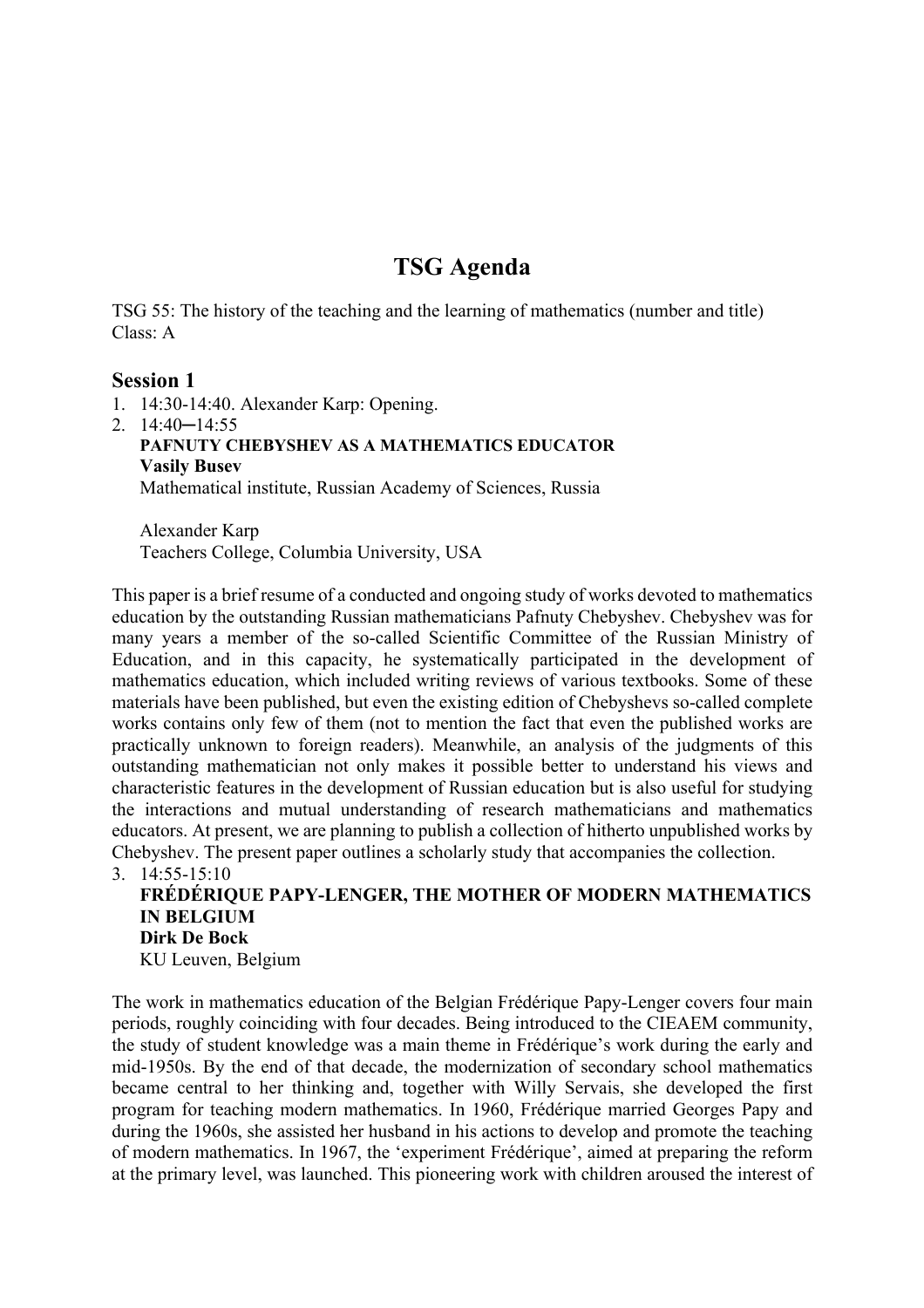contemporary circles of modern mathematics enthusiasts, including the team of Burt Kaufman in the US that, during the 1970s, developed the Comprehensive School Mathematics Project and appointed Frédérique as a director of research. From the 1980s, in the last phase of her career, Frédérique mainly focused on working with disabled children.

## 4. 15:10-15:20 **THE HISTORY OF MATHEMATICS EDUCATION OF TATAR NATION Ildar Safuanov**

Moscow City University

The history of mathematics education of Tatar nation from Medieval to modern times is described. Three stages of the development of mathematical education in Tatar schools are traced: 1) Mathematical education in Arabic language (up to the last decades of the 19-th century); 2) Mathematical education in old Turk-Tatar language with terminology mostly in Arabic (second half of 19-th century and the beginning of 20-th century); 3) Mathematical education in modern Tatar language (from the beginning of the 20-th century, especially after the October revolution).

5. 15:20-15:30

## **MATHEMATICS AND MATHEMATICS EDUCATION IN THE 18TH CENTURY SPANISH JOURNAL "SEMANARIO DE SALAMANCA" María José Madrid**

Universidad Pontificia de Salamanca

Carmen León-Mantero, Alexander Maz-Machado Universidad de Córdoba

Old mathematics books and textbooks have always been a relevant source for researchers on the history of mathematics and mathematics education. However, there are other types of documents that can also provide useful information, for example, journals published in the past. Considering so, this study presents an analysis about the contents related to mathematics and mathematics education included in a journal published in Spain in the 18th century. In order to do so, we have made a descriptive analysis using the analysis of content technique. The results show that this journal included different problems, solutions for these problems, job advertisements, etc.

6. 15:30-15:45

#### **INTERWEAVING PAST AND PRESENT — HISTORICAL RESEARCH IN THE FIELD OF MATHEMATICS EDUCATION José Manuel Matos**

Universidade Federal de Juiz de Fora, Brasil and Universidade Nova de Lisboa, Portugal

The text discusses the viability of using school mathematics as an object of historical studies and the position of these studies in the field of Mathematical Education. After establishing conditions for this viability, a review of historiographic procedures and their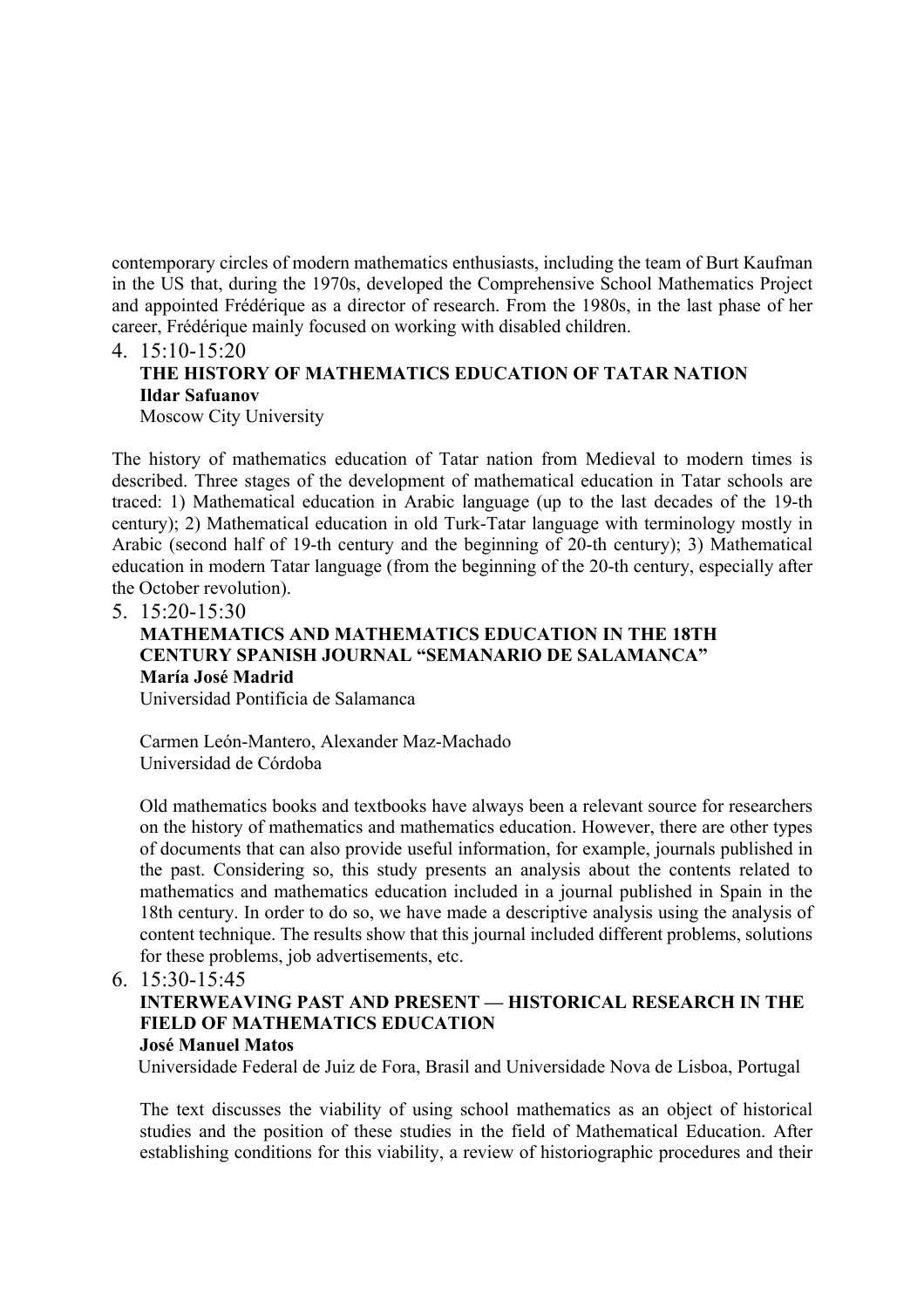application to a History of Mathematical Education is conducted and three examples articulating the two fields are presented.

#### 7. 15:45-16:00

#### **GNOMONICS IN MATHEMATICS SECONDARY SCHOOL EDUCATION ON THE TERRITORIES OF POLAND IN THE 17TH–20TH CENTURY Karolina Karpińska**

Institute for the History of Science Polish Academy of Sciences, Nowy Świat 72, 00330 Warsaw, Poland

The aim of the paper is to discuss the evolution of teaching gnomonics in secondary schools on the Polish territories in the  $17<sup>th</sup>-20<sup>th</sup>$  centuries. The construction of sundials was based on geometric constructions, so it was taught during mathematics lessons – as an example of the application of geometry in everyday life. The paper will compare school curricula, gnomonical issues included in textbooks and general ordinances related to teaching mathematics in secondary schools on the Polish territories. The geometrical constructions, basics of astronomy and measuring instruments which were used for the construction and setting the sundials will be discussed. The article might also contribute to the reintroduction of gnomonics to contemporary school education at the secondary level. It will discuss methods which allow the construction of sundials that students can see today, for example, in parks and on church walls.

8. 16:00-16:15

### **THE BEGINNING OF MODERN MATHEMATICS IN SPANISH PRIMARY EDUCATION. A LOOK THROUGH TEXTBOOKS AND CURRICULUM Antonio M. Oller-Marcén**

Centro Universitario de la Defensa de Zaragoza

In this work, we approach the first moments of the introduction of the New Math movement in Spain (where it was referred to as Modern Mathematics), which took place in 1965. In order to determine which aspects of Modern mathematics were introduced and how, we analyze official curricular documents and the same series of textbooks edited by the same editorial company before and after 1965.

9. 16:15-16:30

## **APPROACH OF AN EARLY-1940S JAPANESE SECONDARY MATHEMATICS TEXTBOOK TO TEACHING THE FUNDAMENTAL THEOREM OF CALCULUS Shinnosuke Narita**

Tokyo Gakugei University

Naomichi Makinae University of Tsukuba

Kei Kataoka Kwansei Gakuin University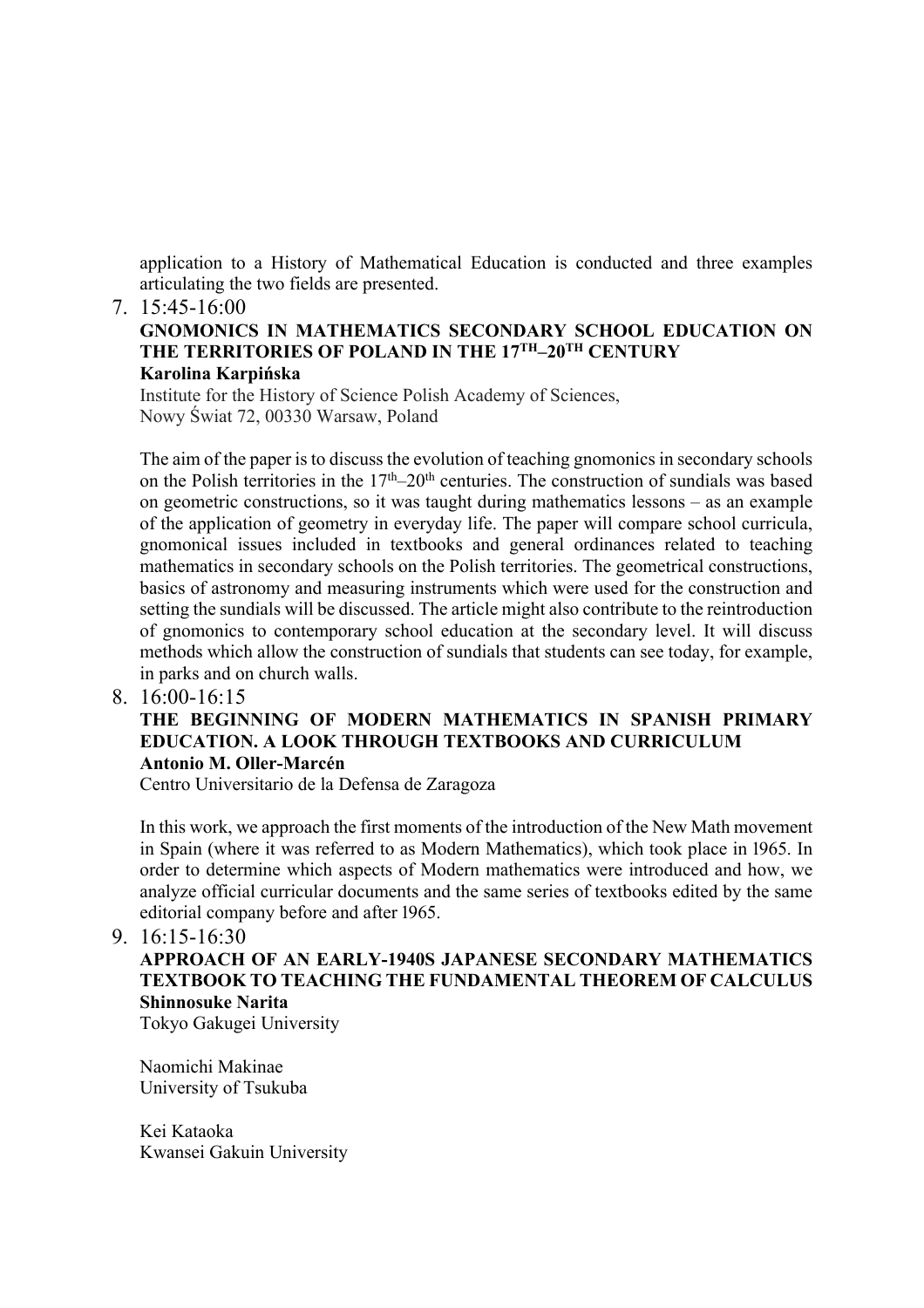This study examined the distinctive features of how calculus was introduced through Japanese secondary mathematics textbooks during the early 1940s. In 1943, a new series of national textbooks containing "Suugaku Dai 1 Rui [Mathematics Class 1]" and "Suugaku Dai 2 Rui [Mathematics Class 2]" was issued for use in junior high schools as part of the educational reform process. Mathematics Class 1 takes a distinctive approach to introducing the fundamental theorem of calculus; that is, it alternately teaches the phenomena of velocity and distance. Students thus completed activities in which they obtained functions representing velocity from distance and functions representing distance from velocity. In this way, they were expected to discover the inverse relationship between differentials and integrals. The textbook is also characterized by a focus on the geometrical relationship between tangent and area, thereby asking students to think about the relationship between primitive functions and derivatives. By developing the topic in this way, the textbook intends for students to discover the fundamental theorem of calculus. It took a very long time to discover this theorem historically.

### **Session 2**

## 1. 19:30-19:45. **ARITHMETIC TEXTBOOKS IN CROATIA IN THE PREMODERN PERIOD Maja Cindrić**

University of Zadar, Department of Teacher and Preschool Teacher Education

The first books in Croatia in which the reader is taught the basics of arithmetic were written in the mid 18th century. Arithmetica Horvatszka (1758) by Mihajl Šilobold and Aritmetika in the famous Illyrian language (1766) by Mate Zoričić were issued in separate parts of Croatia, one in the part of Croatia under Austro-Hungarian rule and the other in the part under Venetian rule. Even though these were not intended for use in school, through them the authors wanted to teach the general population the basics of numbers and calculation more broadly. This work gives a short analysis of the method of calculation at that time as well as the forms of instruction that the authors gave to readers.

2. 19:45─19:55

#### **MISSING ARITHMETIC METHODS: "ON THE RULES FOR THE MIXING OF ANALOGOUS THINGS"**

Bernardo Gómez-Alfonso Universitat de València (UVEG)

## **María Santágueda-Villanueva**

Universitat Jaume I

The rule of alligation has been a traditional object of teaching in its medial and alternate forms. In this work we realize how the alternate alligation in the arithmetic books has been resolved throughout history. For this, we have traced the object of study in a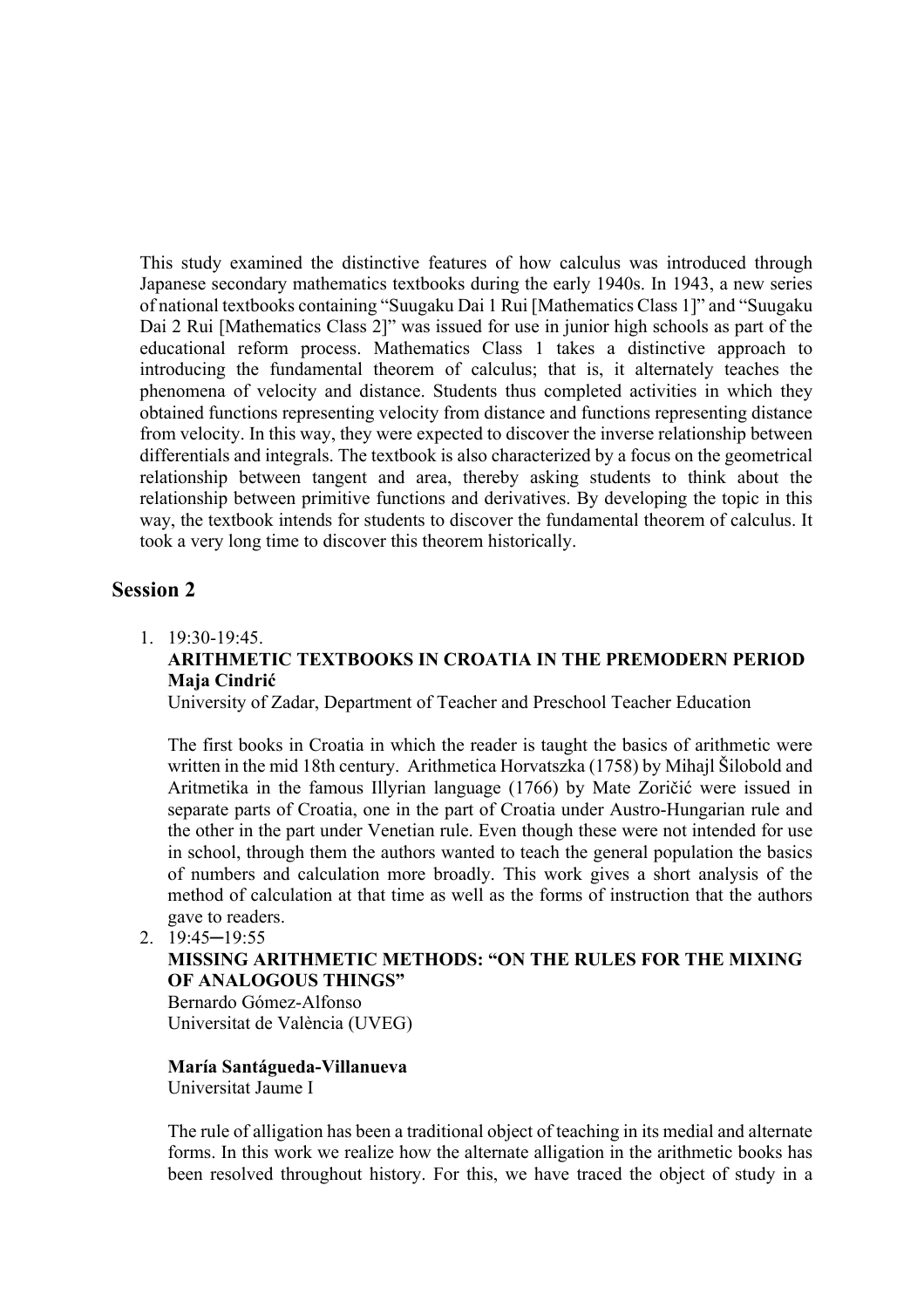selection of relevant textbooks from different periods of the history of the teaching of mathematics. We have found that the most common strategy for mixtures with more than two components has been to reduce the problem to the case of two components. When the alligation is total (the total amount of the mixture is known), the rule is completed either with a rule of three, or by equimultiples as a convenience.

#### 3. 19:55-20:10

## **THE CALCULATION IN THE FIRST COMMERCIALIZED DECROLY'S GAMES**

**Pilar Olivares-Carrillo** Dolores Carrillo-Gallego University of Murcia (Spain)

One of the best known aspects of Decroly's educational proposals are the educational games, described in 1914 in a book, written by Decroly and his collaborator Monchamp, which had seven editions (until 1978). Shortly before its publication, the ASEN house in Geneva commercialized some of Decrolian games, selected by Alice Descoeudres, from the J.J. Rousseau of Geneva, which prepared an accompanying booklet. This paper discusses the mathematical contents of the games that, in this commercialization, were included in the "calculation" section and their relationship with the global proposal of Decroly is studied.

#### 4. 20:10-20:20

## **MATHEMATICAL ACTIVITIES FOCUSING ON JAPANESE ELEMENTARY ARITHMETIC AND SECONDARY MATHEMATICS TEXTBOOKS IN THE EARLY 1940s**

**Yoshihisa Tanaka**, Hirosaki University

Eiji Sato Meiji University

Nobuaki Tanaka Mie University

This study aims to clarify the characteristics of specific mathematical activities and their educational value using related teaching materials. It focuses on the relationship between two test books; "Ordinary Elementary School Arithmetic" and "Mathematics Class 2." Consequently, the authors confirmed the historical background of secondary mathematics education in the early 1940s in Japan and, analyzed the editorial policy of textbooks using "A model of mathematical activity." As a result, the features of these teaching materials are that various problem setting are realized by the change of "Conditions and hypotheses." These are of educational value because they provide an opportunity for children to understand that triangle problem-solving techniques are effective for problem-solving using the stepwise composition with other teaching materials that changed the "conditions and hypothesis." It is also of educational value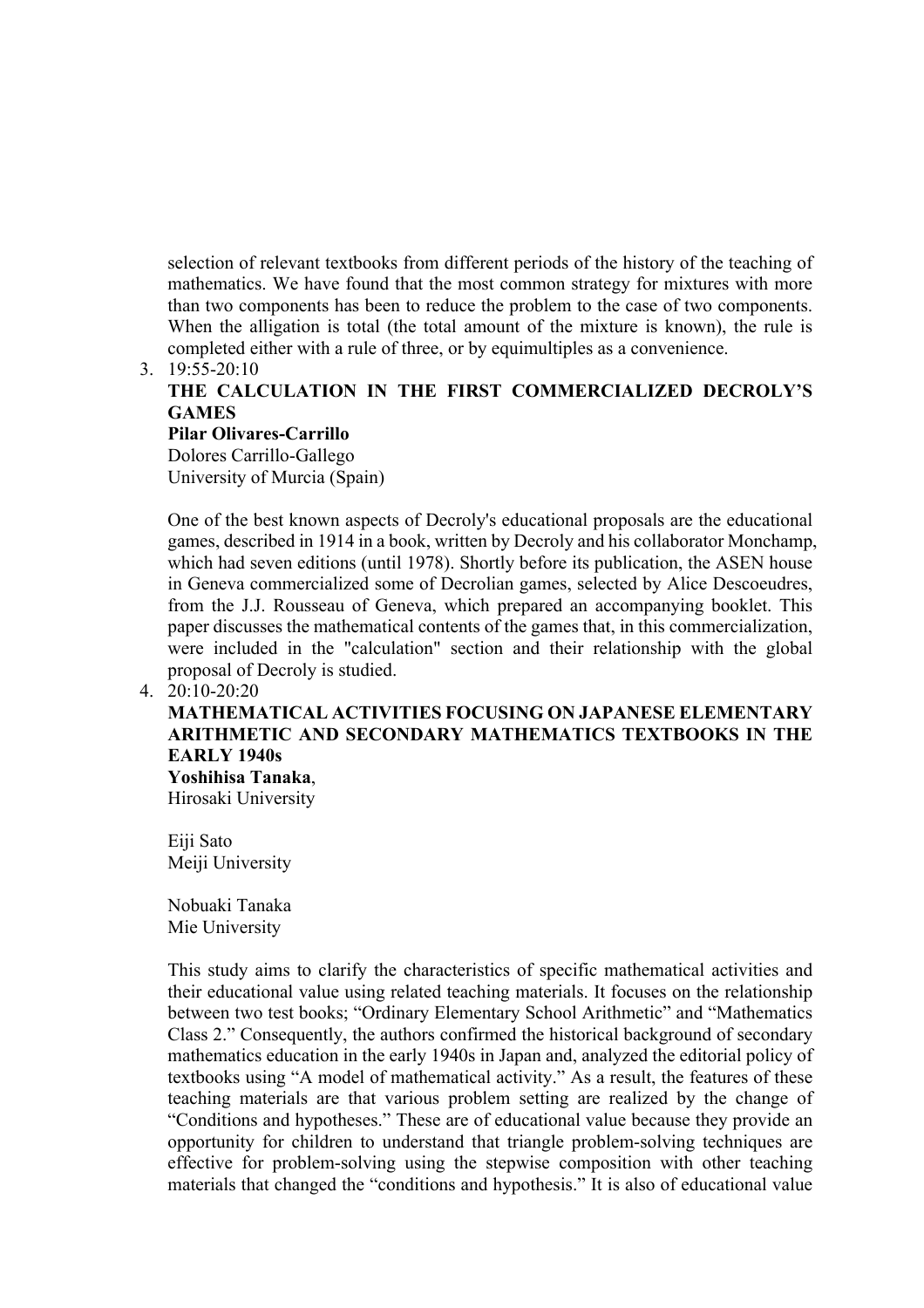because these opportunities allow children to experience a process in the "A model of mathematical activity" from "Do similar cases exist?" to "Generalization and Systematization.

5. 20:20-20:30

## **DEVELOPMENT HISTORY AND COURSE SETTING OF MATHEMATICS DEPARTMENT IN EARLY UNIVERSITIES IN SICHUAN PROVINCE IN MODERN TIMES (1896-1937)**

## **Zhang Hong**

School of mathematical sciences, Sichuan Normal University

Late Qing Dynasty and Early the Republic of China was an important period in the modernization of Chinese traditional mathematics, and Sichuan was one of the earliest provinces in China which has to develop modern mathematics. There are many researchers on Peking University, Zhejiang University, Southwest Associated University, and even the Northwest Associated University during this period. But less discussion has mentioned "Sichuan University, even Universities in Sichuan. In the context of which the educational administrative system changed in China, we discuss the development history and course setting of mathematics department, analyses the historical clues of the modernization of Chinese traditional mathematics from 1896 to 1937, choosing Sichuan University as the main subject.

6. 20:30-20:45

## **A Probe into Compiling Mathematics Textbooks by Christian Missionaries in Late Qing Dynasty**

#### **Li Wei Jun**

School of Mathematics, Inner Mongolia Normal University

Before the Chinese compiled mathematics textbooks in the late Qing Dynasty, a large number of mathematics textbooks were compiled and translated by Christian missionaries, called the period of church textbooks, which was the foundation period for the exploration of Chinese mathematics textbooks. The textbooks compiled by missionaries show a different knowledge system and method of traditional mathematics from those in China. These textbooks play a major role in disseminating western mathematics knowledge and promoting the transformation of traditional Chinese mathematics. The style, form and content of the textbooks compiled by missionaries are the compilation of mathematics textbooks. The first attempt was made, which provided examples and references for later Chinese people to compile mathematics textbooks themselves. Meanwhile, the translation and unification of mathematical scientific terminology also contributed a lot to the exchange of mathematics education between China and the West. This paper mainly introduced the activities of Dicowen, Franya and Ville Yali's mathematics textbooks and his activities. They compiled influential mathematics textbooks, described their textbook work and evaluated their contributions.

7. 20:45-21:00 Discussion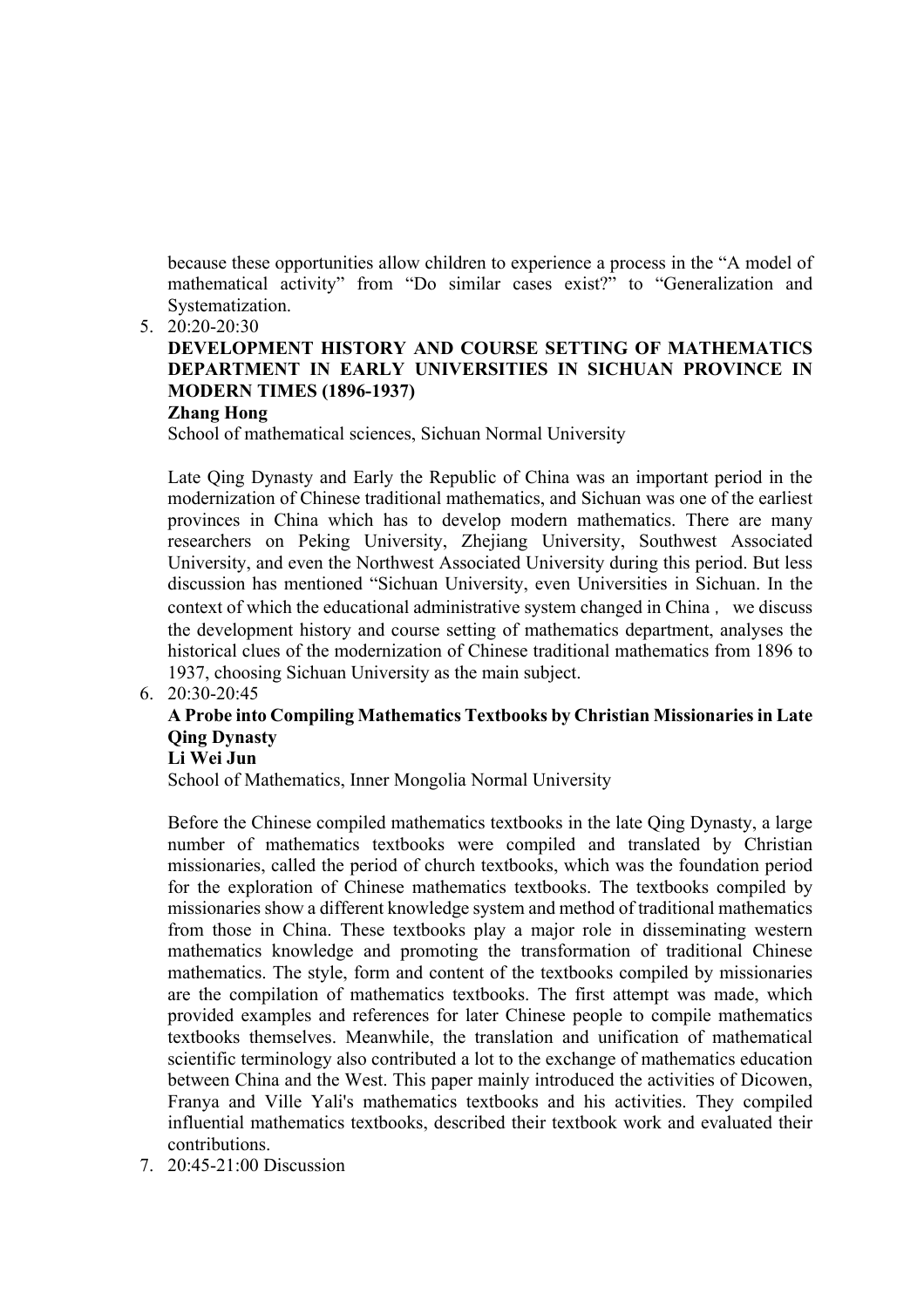### **Session 3**

1. 21:30-21:45

#### **BUILDING AN AMERICAN MATHEMATICAL COMMUNITY FROM THE GROUND UP: ARTEMAS MARTIN AND THE MATHEMATICAL VISITOR Sian E. Zelbo**

The Brearley School, New York Stern College for Women, New York

The Mathematical Visitor, a nineteenth century American mathematics journal, was published regularly from 1878 to 1881 -- at an inflection point for the American mathematical community. This was the same year James Joseph Sylvester started the American Journal of Mathematics at Johns Hopkins University, an event recognized as marking the beginning of research mathematics in the United States. While the Mathematical Visitor is not new to researchers, it is often mentioned merely as a step in the evolution of American journals rather than as a significant journal in its own right. In fact, the Mathematical Visitor was never meant to produce research mathematics. The journal was instead an early effort at outreach by the country's top mathematicians to cultivate mathematical interest and talent in an era when the country's schools were not yet equipped for that task. Widening the scope in this way allows for a deeper understanding of this important time and also situates this research within a body of international historical research about the relationship between mathematicians and pre-college mathematics education.

2. 21:45-22:00

## **THE DISCARDING OF THE RULE OF THREE IN THE 1960s: CHANGES IN ELEMENTARY EDUCATION IN FRANCE AND BRAZIL Elisabete Zardo Búrigo**

Universidade Federal do Rio Grande do Sul, Brazil

In the 1960s, the modern mathematics movement brought about changes in school curricula in different parts of the world. Initially focused on secondary education, the movement also reached mathematics education in the early grades of various countries, including France and Brazil. In both countries, until the 1950s, the rule of three occupied a prominent place in the early grades. It was the culmination of arithmetic study and had multiple applications in everyday life. In both countries, the emergence of the modern mathematics movement, combined with the broadening access to secondary education, led to changes in the goals of mathematics education in the early grades. The combined effect of modernizing ideas and changes in school pathways impacted the teaching of the rule of three. By examining programs and textbooks and adopting a comparative perspective, the author argues that the effects of change were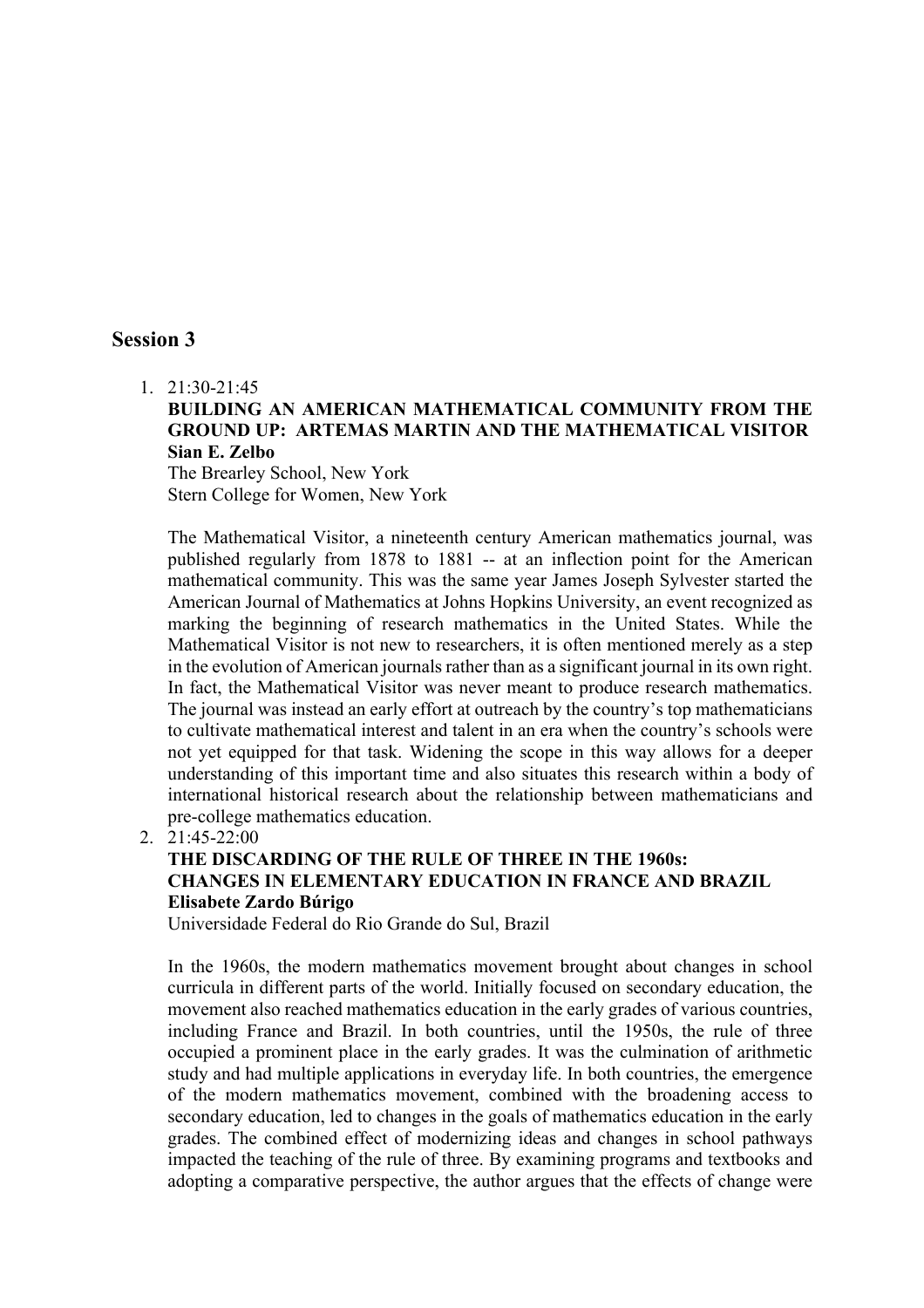diverse: in France, the study of functions was introduced in elementary school to replace the learning of the "mechanism" of applying the rule of three; in Brazil, this proportionality study was postponed until the later grades.

3. 22:00-22:15

#### **MATHEMATICS EDUCATION FOR YOUNG WOMEN DURING PROGRESSIVE ERA: HISTORICAL OVERVIEW Yana Shvartsberg**  Pace University

The complexity of gender issues connected to mathematics education and to the lack of women in mathematics-related careers has been well documented. However, extensive exploration of publications on the history of female mathematics education shows a scarcity of comparative analysis and research dedicated to the period of 1890 through 1930, also known as Progressive Era, which was when public education started to become accepted as a necessity for all children in the United States and when the system of public schools available to girls started to take shape. This historical overview aims to trace contemporary reforms and developments facilitated by rapid industrialization, relaxed religious constraints, population growth, and diversification of culture in the cities and municipal centers that could have influenced women's mathematics education.

#### 4. 22:15-22:30

## **DAVID EUGENE SMITH (1860-1944) AND HIS WORK ON MATHEMATICS EDUCATION**

**Alexei Volkov** National Tsing-Hua University, Taiwan Viktor Freiman Université de Moncton, Canada

D.E. Smith (1860-1944) is well known as the author of numerous publications on the history of mathematics and of mathematics education and as one of the founders of the National Council of Teachers of Mathematics and International Commission of Mathematics Instruction. In our paper we focus on Smiths early didactical works (1890- 1900s) and, in particular, on four short papers published in 1895-6 under the common title "The evolution of method in arithmetic" in which he provided an analysis of works of German scholars E.Janicke, M.Sterner, and E.S.Unger who, in turn, based their work on didactical innovations introduced by J.H.Pestalozzi, A.W.Grube and F.A.W.Disterweg. This publication of Smith offers insights into his early interest in mathematics education that defined directions of his work in this field at later stages.

```
5. 22:30-22:45
```
#### **COLLEGE ENTRANCE EXAMS IN MATHEMATICS IN RUSSIA BEFORE THE SECOND WORLD WAR: DEVELOPMENT, ROLE, OBJECTIVES Alexander Karp**

Teachers College, Columbia University